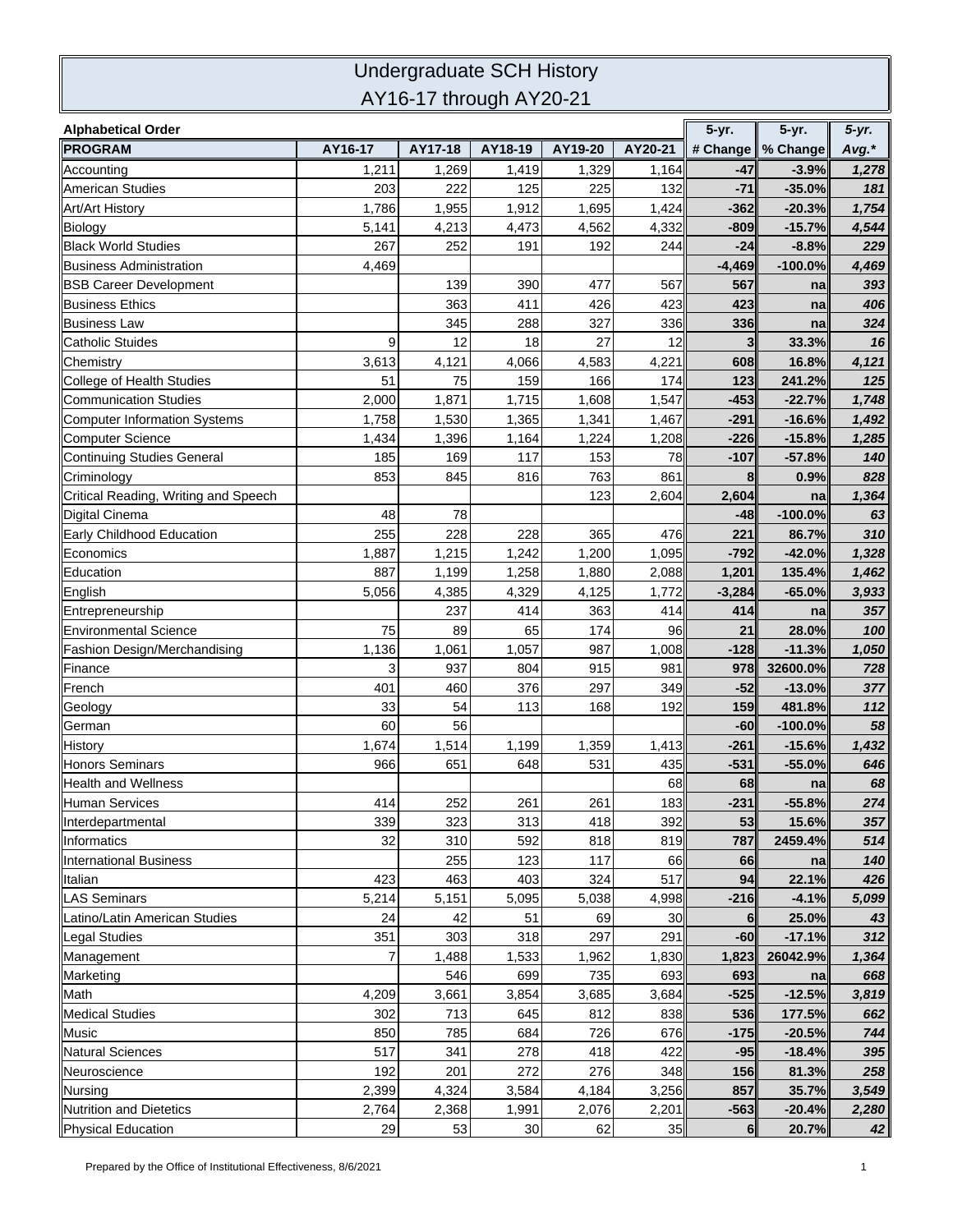| <b>Alphabetical Order</b>        | 5-yr.   | 5-yr.   | $5-yr.$ |         |         |                 |          |        |
|----------------------------------|---------|---------|---------|---------|---------|-----------------|----------|--------|
| <b>PROGRAM</b>                   | AY16-17 | AY17-18 | AY18-19 | AY19-20 | AY20-21 | # Change        | % Change | Avg.*  |
| Philosophy                       | 1,682   | 1,620   | 1,534   | 1,545   | 1,353   | $-329$          | $-19.6%$ | 1,547  |
| Physics                          | 1,060   | 1,129   | 1,055   | 1,050   | 1,141   | 81              | 7.6%     | 1,087  |
| <b>Political Science</b>         | 1,143   | 1,186   | 1,020   | 861     | 808     | $-335$          | $-29.3%$ | 1,004  |
| Psychology                       | 3,679   | 3,574   | 3,492   | 3,546   | 3,780   | 101             | 2.7%     | 3,614  |
| Quantitative Business Statistics |         | 333     | 438     | 354     | 411     | 411             | na       | 384    |
| Social Justice/Civic Engagement  | 42      | 26      | 44      | 70      | 53      | 11              | 26.2%    | 47     |
| Sociology                        | 2,151   | 2,114   | 2,239   | 2,040   | 2,270   | 119             | 5.5%     | 2,163  |
| Spanish                          | 2,231   | 2,014   | 2,202   | 1,961   | 1,975   | $-256$          | $-11.5%$ | 2,077  |
| Special Education                | 456     | 438     | 433     | 608     | 734     | <b>278</b>      | 61.0%    | 534    |
| <b>Theatre Arts</b>              | 516     | 526     | 357     | 310     | 223     | $-293$          | $-56.8%$ | 386    |
| Theology/Religious Studies       | 1,936   | 2,022   | 1,840   | 1,854   | 1,946   | 10 <sub>l</sub> | 0.5%     | 1,920  |
| Translation                      |         | 116     | 114     | 57      | 111     | 111             | na       | 100    |
| Women and Gender Studies         | 296     | 328     | 176     | 304     | 305     | 9               | 3.0%     | 282    |
| <b>TOTAL</b>                     | 68,719  | 67,946  | 66,032  | 68,423  | 67,569  | $-1,151$        | $-1.7%$  | 67,738 |
| % change (year-to-year)          |         | $-1.1%$ | $-2.8%$ | 3.6%    | $-1.2%$ |                 |          |        |
| % change (2016-2020)             |         |         |         |         | $-1.7%$ |                 |          |        |

NOTE: Parent and child courses (cross-listed) courses are counted. Excludes WII, STA and coursework at IIT. Credit hours based on the program/department of the course.

\* Averages are based on the number of years that programs have been in existence since AY16=17.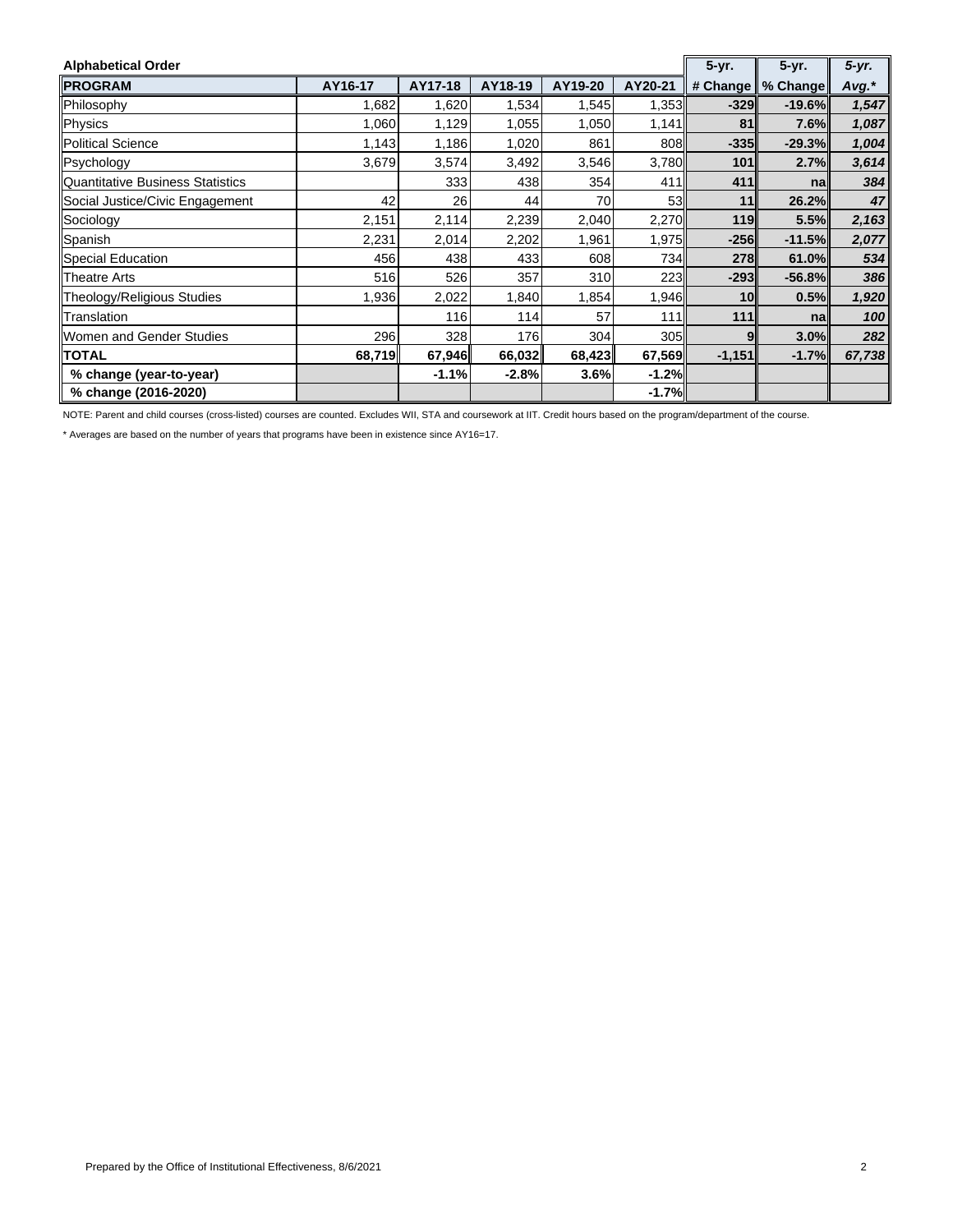## Undergraduate SCH History AY16-17 through AY20-21

| <b>Rank Order</b>                    |         |         |         |         |         | 5-yr. | 5-yr.          |
|--------------------------------------|---------|---------|---------|---------|---------|-------|----------------|
| <b>PROGRAM</b>                       | AY16-17 | AY17-18 | AY18-19 | AY19-20 | AY20-21 | Avg.* | Rank           |
| <b>LAS Seminars</b>                  | 5,214   | 5,151   | 5,095   | 5,038   | 4,998   | 5,099 |                |
| Biology                              | 5,141   | 4,213   | 4,473   | 4,562   | 4,332   | 4,544 | 2              |
| <b>Business Administration</b>       | 4,469   |         |         |         |         | 4,469 | 3              |
| Chemistry                            | 3,613   | 4,121   | 4,066   | 4,583   | 4,221   | 4,121 | 4              |
| English                              | 5,056   | 4,385   | 4,329   | 4,125   | 1,772   | 3,933 | 5              |
| Math                                 | 4,209   | 3,661   | 3,854   | 3,685   | 3,684   | 3,819 | $\,$ 6         |
| Psychology                           | 3,679   | 3,574   | 3,492   | 3,546   | 3,780   | 3,614 | $\overline{7}$ |
| Nursing                              | 2,399   | 4,324   | 3,584   | 4,184   | 3,256   | 3,549 | 8              |
| Nutrition and Dietetics              | 2,764   | 2,368   | 1,991   | 2,076   | 2,201   | 2,280 | $\overline{9}$ |
| Sociology                            | 2,151   | 2,114   | 2,239   | 2,040   | 2,270   | 2,163 | 10             |
| Spanish                              | 2,231   | 2,014   | 2,202   | 1,961   | 1,975   | 2,077 | 11             |
| Theology/Religious Studies           | 1,936   | 2,022   | 1,840   | 1,854   | 1,946   | 1,920 | 12             |
| Art/Art History                      | 1,786   | 1,955   | 1,912   | 1,695   | 1,424   | 1,754 | 13             |
| Communication Studies                | 2,000   | 1,871   | 1,715   | 1,608   | 1,547   | 1,748 | 14             |
| Philosophy                           | 1,682   | 1,620   | 1,534   | 1,545   | 1,353   | 1,547 | 15             |
| Computer Information Systems         | 1,758   | 1,530   | 1,365   | 1,341   | 1,467   | 1,492 | 16             |
| Education                            | 887     | 1,199   | 1,258   | 1,880   | 2,088   | 1,462 | 17             |
| History                              | 1,674   | 1,514   | 1,199   | 1,359   | 1,413   | 1,432 | 18             |
| Management                           | 7       | 1,488   | 1,533   | 1,962   | 1,830   | 1,364 | 19             |
| Critical Reading, Writing and Speech |         |         |         | 123     | 2,604   | 1,364 | 20             |
| Economics                            | 1,887   | 1,215   | 1,242   | 1,200   | 1,095   | 1,328 | 21             |
| Computer Science                     | 1,434   | 1,396   | 1,164   | 1,224   | 1,208   | 1,285 | 22             |
| Accounting                           | 1,211   | 1,269   | 1,419   | 1,329   | 1,164   | 1,278 | 23             |
| Physics                              | 1,060   | 1,129   | 1,055   | 1,050   | 1,141   | 1,087 | 24             |
| Fashion Design/Merchandising         | 1,136   | 1,061   | 1,057   | 987     | 1,008   | 1,050 | 25             |
| Political Science                    | 1,143   | 1,186   | 1,020   | 861     | 808     | 1,004 | 26             |
| Criminology                          | 853     | 845     | 816     | 763     | 861     | 828   | 27             |
| <b>Music</b>                         | 850     | 785     | 684     | 726     | 676     | 744   | 28             |
| Finance                              | 3       | 937     | 804     | 915     | 981     | 728   | 29             |
| Marketing                            |         | 546     | 699     | 735     | 693     | 668   | 30             |
| <b>Medical Studies</b>               | 302     | 713     | 645     | 812     | 838     | 662   | 31             |
| <b>Honors Seminars</b>               | 966     | 651     | 648     | 531     | 435     | 646   | 32             |
| Special Education                    | 456     | 438     | 433     | 608     | 734     | 534   | 33             |
| Informatics                          | 32      | 310     | 592     | 818     | 819     | 514   | 34             |
| Italian                              | 423     | 463     | 403     | 324     | 517     | 426   | 35             |
| <b>Business Ethics</b>               |         | 363     | 411     | 426     | 423     | 406   | 36             |
| Natural Sciences                     | 517     | 341     | 278     | 418     | 422     | 395   | 37             |
| <b>BSB Career Development</b>        |         | 139     | 390     | 477     | 567     | 393   | 38             |
| <b>Theatre Arts</b>                  | 516     | 526     | 357     | 310     | 223     | 386   | 39             |
| Quantitative Business Statistics     |         | 333     | 438     | 354     | 411     | 384   | 40             |
| French                               | 401     | 460     | 376     | 297     | 349     | 377   | 41             |
| Entrepreneurship                     |         | 237     | 414     | 363     | 414     | 357   | 42             |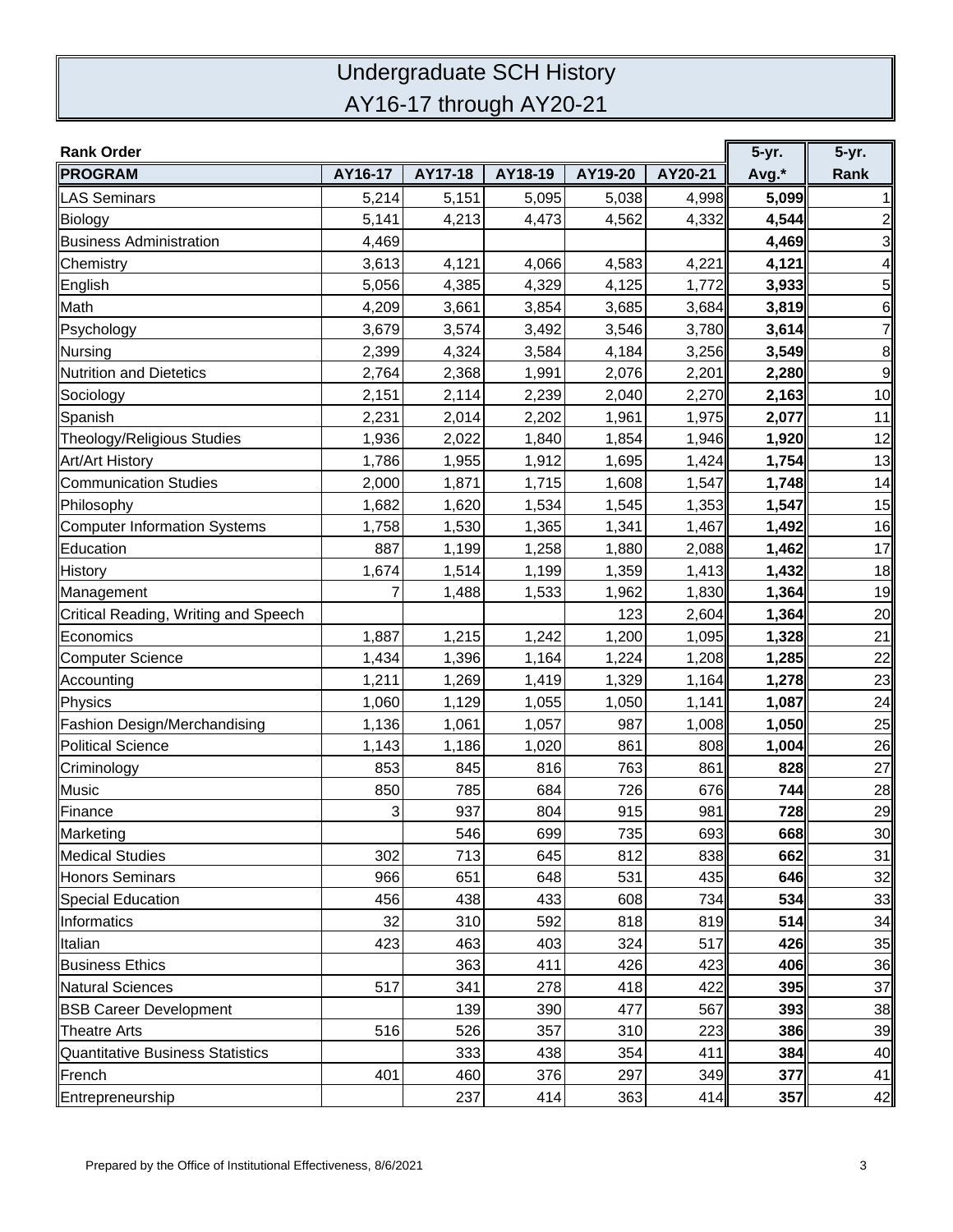| <b>Rank Order</b>               |         |         |              |                |          | 5-yr.  | 5-yr. |
|---------------------------------|---------|---------|--------------|----------------|----------|--------|-------|
| <b>PROGRAM</b>                  | AY16-17 | AY17-18 | AY18-19      | AY19-20        | AY20-21  | Avg.*  | Rank  |
| Interdepartmental               | 339     | 323     | 313          | 418            | 392      | 357    | 43    |
| <b>Business Law</b>             |         | 345     | 288          | 327            | 336      | 324    | 44    |
| Legal Studies                   | 351     | 303     | 318          | 297            | 291      | 312    | 45    |
| Early Childhood Education       | 255     | 228     | 228          | 365            | 476      | 310    | 46    |
| Women and Gender Studies        | 296     | 328     | 176          | 304            | 305      | 282    | 47    |
| Human Services                  | 414     | 252     | 261          | 261            | 183      | 274    | 48    |
| <b>Neuroscience</b>             | 192     | 201     | 272          | 276            | 348      | 258    | 49    |
| <b>Black World Studies</b>      | 267     | 252     | 191          | 192            | 244      | 229    | 50    |
| <b>American Studies</b>         | 203     | 222     | 125          | 225            | 132      | 181    | 51    |
| Continuing Studies General      | 185     | 169     | 117          | 153            | 78       | 140    | 52    |
| International Business          |         | 255     | 123          | 117            | 66       | 140    | 53    |
| College of Health Studies       | 51      | 75      | 159          | 166            | 174      | 125    | 54    |
| Geology                         | 33      | 54      | 113          | 168            | 192      | 112    | 55    |
| <b>Environmental Science</b>    | 75      | 89      | 65           | 174            | 96       | 100    | 56    |
| Translation                     |         | 116     | 114          | 57             | 111      | 100    | 57    |
| <b>Health and Wellness</b>      |         |         |              |                | 68       | 68     | 58    |
| Social Justice/Civic Engagement | 42      | 26      | 44           | 70             | 53       | 47     | 59    |
| Latino/Latin American Studies   | 24      | 42      | 51           | 69             | 30       | 43     | 60    |
| Physical Education              | 29      | 53      | 30           | 62             | 35       | 42     | 61    |
| Digital Cinema                  | 48      | 78      | $\mathbf{0}$ | 0              | Οl       | 25     | 62    |
| German                          | 60      | 56      | $\Omega$     | $\overline{0}$ | $\Omega$ | 23     | 63    |
| <b>Catholic Stuides</b>         | 9       | 12      | 18           | 27             | 12       | 16     | 64    |
| <b>TOTAL</b>                    | 68,719  | 67,946  | 66,032       | 68,423         | 67,569   | 67,738 |       |
| % change (year-to-year)         |         | $-1.1%$ | $-2.8%$      | 3.6%           | $-1.2%$  |        |       |
| % change (2016-2020)            |         |         |              |                | $-1.7%$  |        |       |

NOTE: Parent and child courses (cross-listed) courses are counted. Excludes WII, STA and coursework at IIT. Credit hours based on the program/department of the cou

\* Averages are based on the number of years that programs have been in existence since AY16-17.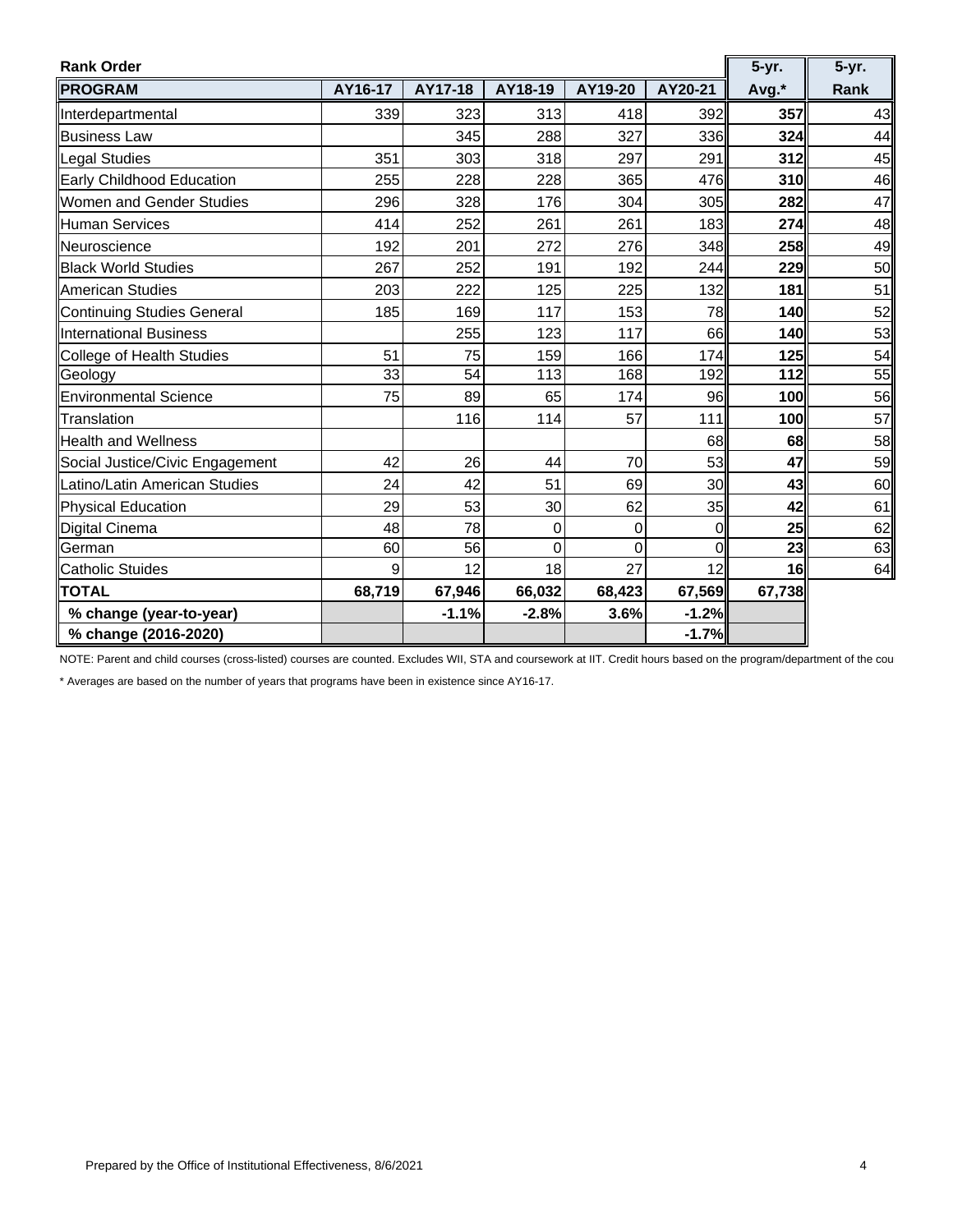## Graduate SCH History AY16-17 through AY20-21

| <b>Alphabetical Order</b>                  |         |         |          |         |          | 5-yr.    | 5-yr.               | $5-yr.$ |
|--------------------------------------------|---------|---------|----------|---------|----------|----------|---------------------|---------|
| <b>PROGRAM</b>                             | AY16-17 | AY17-18 | AY18-19  | AY19-20 | AY20-21  |          | # Change   % Change | Avg.*   |
| Accounting                                 | 17      | 630     | 369      | 264     | 206      | 189      | 1111.8%             | 297     |
| <b>BSB Career Development</b>              |         | 9       | 6        | 3       | 3        | 3        | na                  | 5       |
| <b>Business Ethics</b>                     |         | 177     | 153      | 93      | 132      | 132      | na                  | 139     |
| <b>Business Law</b>                        | 16      | 91      | 77       | 29      | 20       | 4        | 25.0%               | 47      |
| Early Childhood Education                  | 55      | 25      | 33       | 12      |          | $-55$    | $-100.0%$           | 31      |
| Early Childhood Alt Licensure              | 793     | 333     |          | 42      | 57       | $-736$   | $-92.8%$            | 306     |
| Economics                                  | 8       | 298     | 235      | 168     | 145      | 137      | 1712.5%             | 171     |
| <b>EDU - Endorsements, MAED</b>            | 3,271   | 3,302   | 3,016    | 2,663   | 2,258    | $-1,013$ | $-31.0%$            | 2,902   |
| EDUA- Alt. Licensure (MAT)                 | 1,780   | 732     | 407      | 736     | 1,153    | $-627$   | $-35.2%$            | 961     |
| Entrepreneurship                           |         | 24      | 36       | 12      |          | 0        | na                  | 24      |
| <b>IFinance</b>                            | 31      | 488     | 350      | 308     | 197      | 166      | 535.5%              | 275     |
| <b>Graduate School of Business</b>         | 3,027   |         |          |         |          | $-3,027$ | $-100.0%$           | 3,027   |
| <b>Health Care Administration</b>          |         | 126     | 81       | 39      | 18       | 18       | na                  | 66      |
| Information Management                     | 87      | 228     | 234      | 207     | 216      | 129      | 148.3%              | 194     |
| International Business                     | 30      | 54      | 51       | 60      | 12       | $-18$    | $-60.0%$            | 41      |
| Library and Info Science                   | 4,121   | 3,534   | 3,222    | 3,863   | 4,566    | 446      | 10.8%               | 3,861   |
| <b>Mediation &amp; Conflict Resolution</b> | 774     | 579     | 444      | 576     | 519      | $-255$   | $-32.9%$            | 578     |
| Management                                 | 7       | 971     | 849      | 639     | 608      | 601      | 8585.7%             | 615     |
| Marketing                                  |         | 369     | 297      | 282     | 141      | 141      | na                  | 272     |
| Nutrition                                  | 1,290   | 1,314   | 874      | 973     | 719      | $-571$   | $-44.3%$            | 1,034   |
| Physician Assistant                        | 1,200   | 2,705   | 3,174    | 2,910   | 3,373    | 2,173    | 181.1%              | 2,672   |
| Quantitative Business Statistics           | 6       | 59      | 63       | 28      | 30       | 24       | 400.0%              | 37      |
| Software Development                       |         |         | 12       | 99      | 174      | 174      | nal                 | 95      |
| Special Ed Alt. Licensure (MAT)            | 950     | 224     | 376      | 501     | 558      | $-393$   | $-41.3%$            | 522     |
| Master in Special Education                | 303     | 387     | 443      | 354     | 418      | 115      | 38.0%               | 381     |
| Social Work                                | 5,343   | 4,497   | 3,885    | 4,134   | 4,962    | $-381$   | $-7.1%$             | 4,564   |
| <b>TOTAL</b>                               | 23,108  | 21,156  | 18,687   | 18,994  | 20,484   | $-2,623$ | $-11.4%$            | 20,486  |
| % change (year-to-year)                    |         | $-8.4%$ | $-11.7%$ | 1.6%    | 7.8%     |          |                     |         |
| % change (2016-2020)                       |         |         |          |         | $-11.4%$ |          |                     |         |

NOTE: Parent and child courses (cross-listed) courses are counted. Credit hours based on the program/department of the course.

\* Averages are based on the number of years that programs have been in existence since AY16-17.